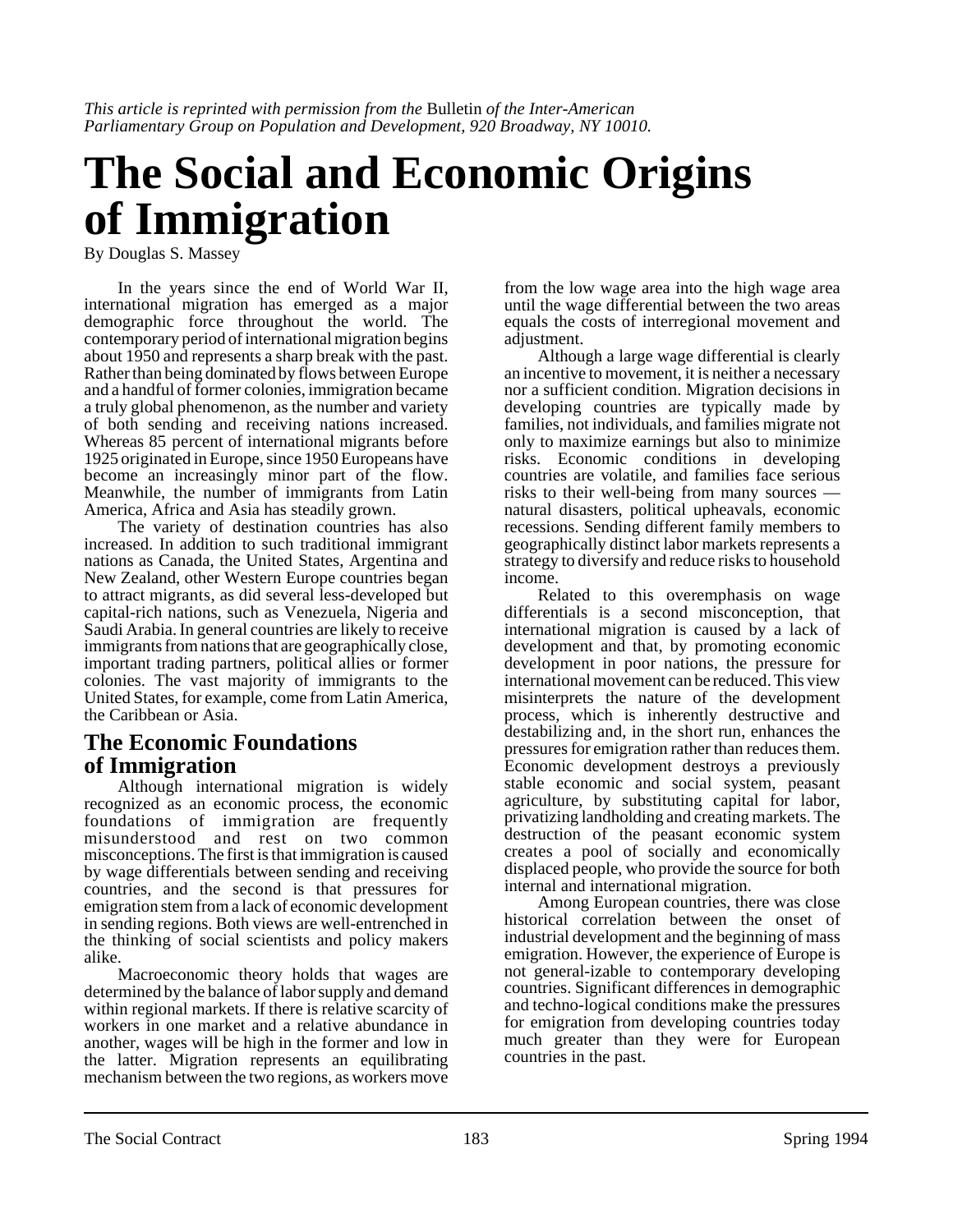*"…high population growth rates have exacerbated the pressures for emigration in … developing countries by increasing the ratio of population to land and driving down agrarian wages."*

In Europe, the transition from high to low mortality rates occurred slowly and fertility levels were modest. In the developing world, the decline in mortality occurred rapidly in a few years after 1945, but fertility remained high because of early marriage and lack of desire for family limitation. The resulting large gap between birth and death rates persisted for decades because the declines in mortality stemmed from imported technologies and public-health measures rather than from social and economic developments that simultaneously reduced birth rates. As a consequence, during its period of dynamic population growth, the Third World displayed very high rates of natural increase that were far in excess of those experienced by European countries during the nineteenth century. These high population growth rates have exacerbated the pressures for emigration in contemporary developing countries by increasing the ratio of population to land and driving down agrarian wages.

At the same time, the technology of production has become increasingly capital intensive. Agricultural modernization now has the potential to displace far more people from rural employment, while factories need fewer workers to produce the same output. Technological improvements have also reduced substantially the time and money required to travel internationally, and modern mass communications have made inhabitants of the Third World more aware of opportunities and conditions abroad than were European peasants of the past.

Thus the economic foundations for modern international migration lie not simply in low wages or lack of economic development in poor countries, but in the spread of increasingly capital-intensive economic development to rapidly growing Third World populations that are linked to the developed world by modern systems of transportation and communication. Although the high wages in developing countries provide an incentive to migrate, the uncertainty created by economic development also makes emigration an attractive strategy for risk diversification.

## **The Social Foundations of Immigration**

International migration also has important social foundations that must be taken into account to achieve a complete understanding of contemporary immigration patterns. Immigration is far more dynamic than standard economic analyses suggest because it tends to feed back on itself through social channels. As a result, immigration has become progressively independent of the economic conditions that originally caused it and alters social structures in ways that increase the likelihood of subsequent migration.

Migrant networks are sets of interpersonal ties that link together migrants, former migrants, and nonmigrants in origin and destination areas through the bonds of kinship, friendship and shared community origin. They increase the likelihood of migration because they lower the costs of migration, which include the direct monetary costs of making a trip, the information and search costs paid to obtain a new job, the opportunity costs of foraging income while searching for work, and the psychic costs of leaving a familiar environment and moving to a strange setting. All of these costs are reduced when a prospective migrant has a personal tie to someone with prior experience in a particular destination area.

The first migrants who leave for a new destination have no social ties to draw upon, and for them migration is costly, particularly if it involves entering another country without documents. After the first migrants have left, however, the costs of migration are substantially lower for their friends and relatives living in the community of origin. Because of the nature of kinship and friendship structures, each new migrant creates a set of people with social ties to the destination area. Migrants are inevitably linked to nonmigrants through bonds of kinship and friendship, and the latter draw upon obligations implicit in these relationships to gain access to employment and assistance at the point of destination, substantially reducing their migrant costs.

Once the number of network connections in an origin area reaches a certain threshold, migration become self-perpetuating because migration itself creates the social structure needed to sustain it. Every new migrant reduces the costs of subsequent migration for a set of friends and relatives, and some of these people are thereby induced to migrate, which further expands the set of people with ties abroad and, in turn, reduces costs for a new set of people, causing some of them to migrate, and so on.

## **The Foundations of Immigration Policy**

The overemphasis on wages as determinants of immigration and the failure to appreciate the